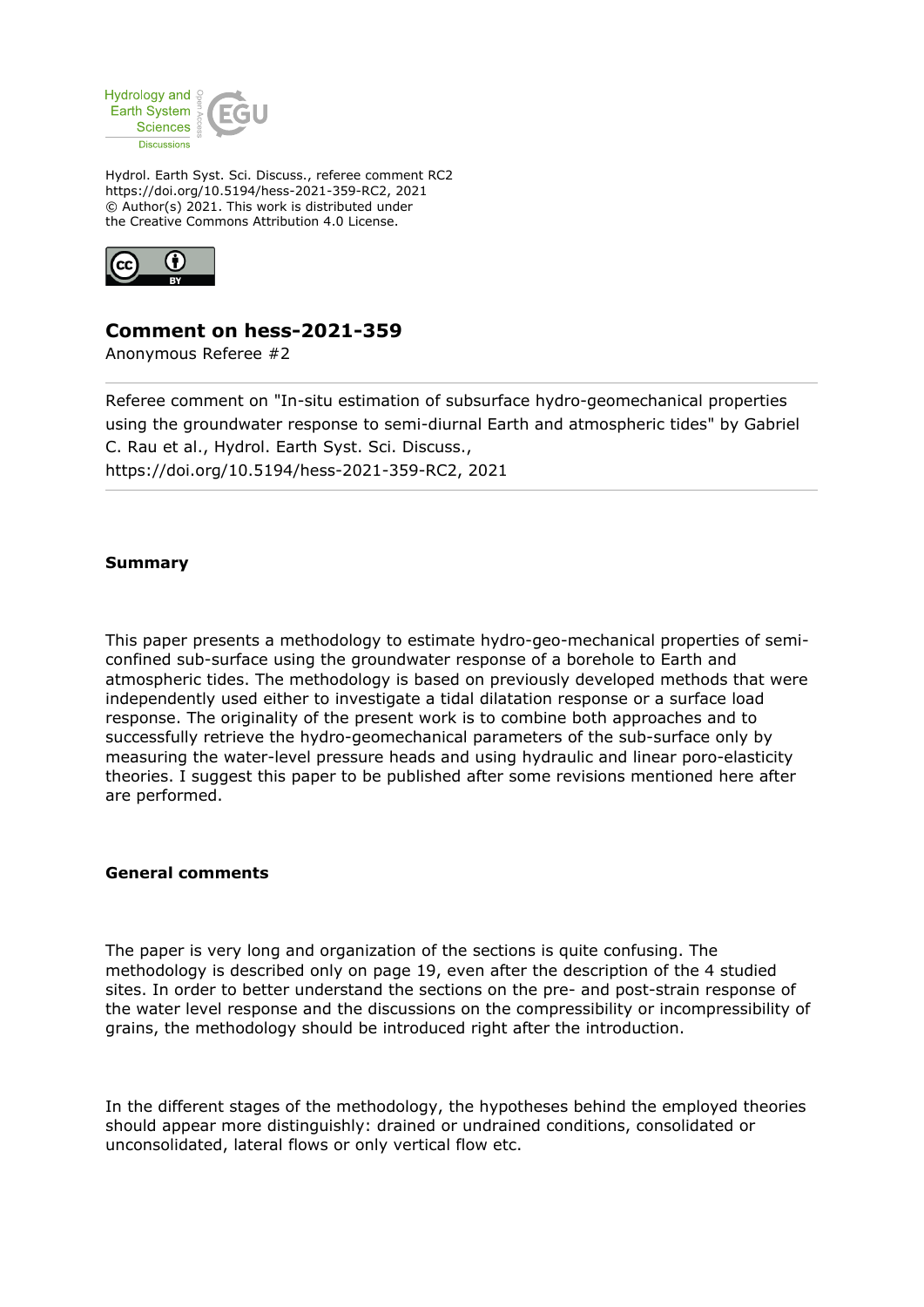Finally, the title should be more precise since the groundwater response was studied only at semi-diurnal periods (for instance add "semi-diurnal" before Earth and atmospheric tides) and precise M2 and S2 tides in the abstract. The surface load model used in the prestrain water level response and the model used in the post-strain response are frequencydependent, elastic parameters too. We may expect different results when analyzing diurnal or longer-period tides for instance.

## **Detailed remarks**

p.2 line 45: please define ETs

p.2 line 46: "separating tidal components" it depends mostly on the spectral resolution, hence on the length of the time-records used.

p.3 line 71: You applied a moving average spanning across a time period of 3 days; such a process is equivalent to a low-pass filtering not high-pass filtering. It filters out higher frequency signals. Please replace "longer frequency" by "higher", since I do not know what means a longer frequency.

p.3 section 2.1: how well are identified the M2 and S2 tidal components in the data using HALS? How large are the uncertainties on the amplitudes and phases? Particularly on the phase, how precise it is, since it will affect the phase-shift value used to determine the use of a pre-strain or post-strain model.

p.5 equation (2): the superscript "p" in the following equations designs "pore" but here is this "p" for potential? Please clarify.

p.6 line 138 typo: dilation à dilatation

p.7 section 2.2.3 the figure 3 is referenced here before Figure 2. Please reorganize figures in order they are numerated in the order of citation.

p.8 section 2.2.3 some discussion on the boundary layer depth associated with the parameter  $a_w/r_w$  should be done in regard with the pre-strain model depth here after.

p.8 section 2.2.4 more discussion on the boundary layer depth is missing. For instance, at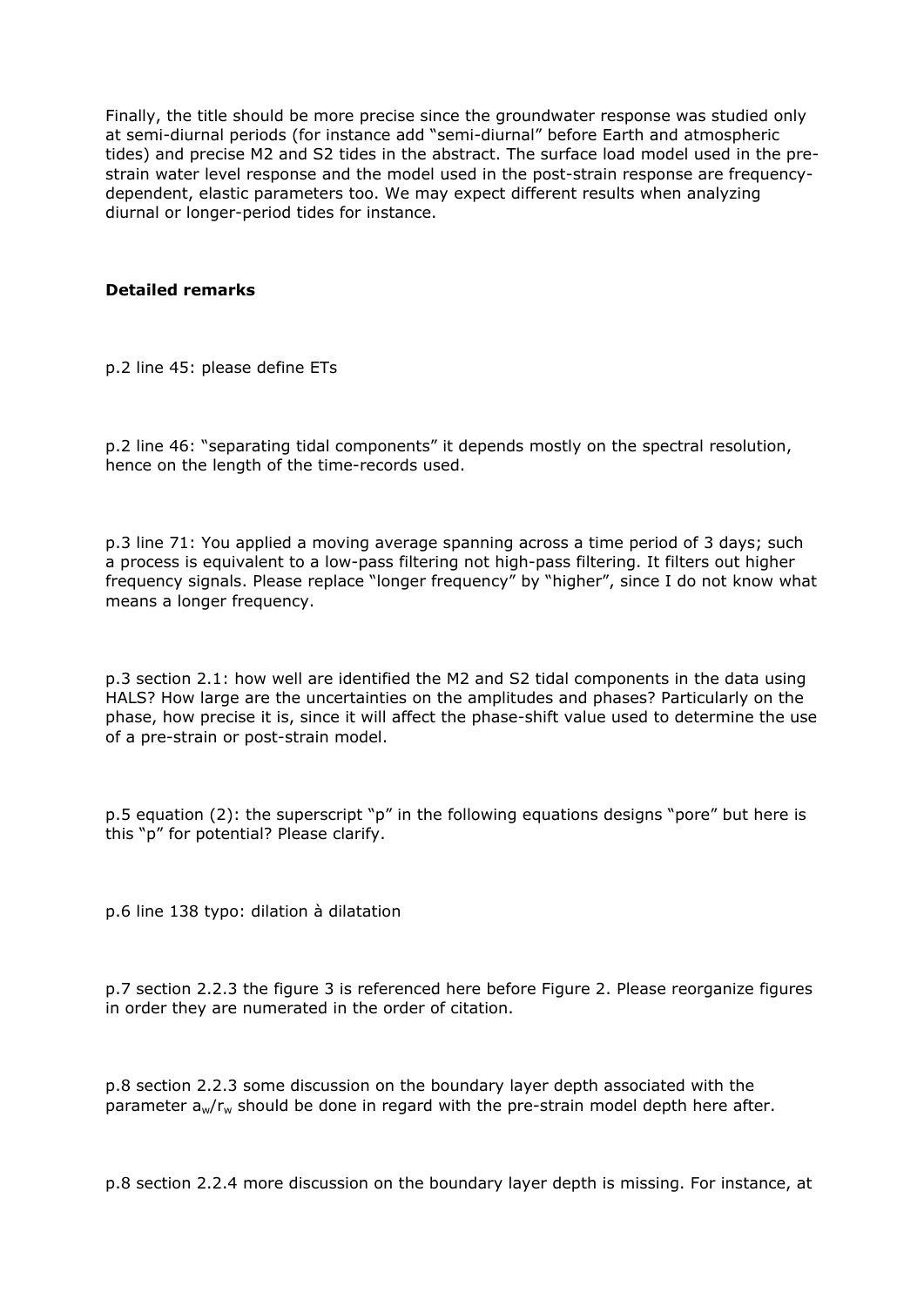which depth/diffusivity the amplitude  $A_{M2}$  is maximum?

Interpretation of Fig. 2 is missing. For instance, with respect to the plots shown in Fig. 6.11 in the book by Wang (2000), at what depth the diffusive pore-pressure effects are confined? What is the limit in terms of thickness for using this theory as a good approximation? What about the phase of eq. (14), if you plot it wrt z/d, in which depth/diffusivity range does the sign change?

p.8 line 196 is this 10 m the value obtained for d when the pore-pressure is equal to surface load? How much larger the pore-pressure can be wrt surface load (when loading efficiency is larger than 1)? Please explain better the adequacy (the valid depths ranges) when combining ET and AT.

 $p.10$  section 2.3 please introduce here BE = barometric efficiency

This section related to damping could be put into or right after section 2.2.2.

p.12 equation (26) in the denominator, the \theta should be rather a \gamma.

p.14 equations 32-35 are solved using an iterative LS scheme. Why not using a Bayesian inference in particularly to check the correlations between the various parameters?

p.17 line 349 please define MASL (m above sea level)

p.17 last line: "the ~28 days" as the minimum requirement for what? In order to separate M2 and S2 in terms of frequency resolution we would need 57 days. Please precise.

p.18 line 378 Detrending using SciPy function detrend is done by fitting a linear function, not by moving average, please correct this sentence; the moving average enables to low pass filter the data.

p.21 section 3.3 The choice of the post-strain model for the Death Valley site should be discussed since the phase shift of -1 degree is at the limit between pre and post-strain models.